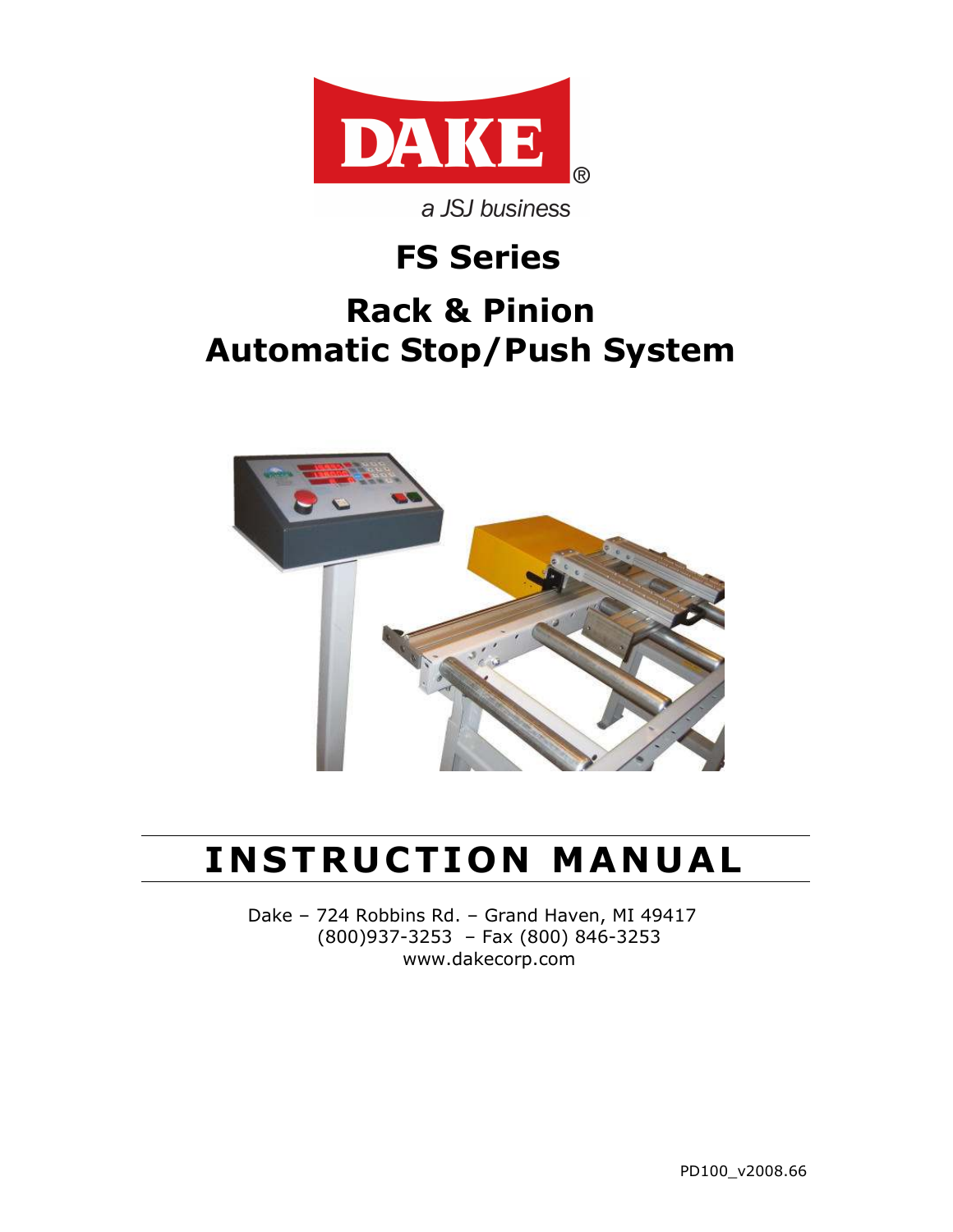## **Table of content**

|                              | 1. Product Description                    | 5                |
|------------------------------|-------------------------------------------|------------------|
| 1.1                          | Intended use                              | 5                |
|                              | 1.2 Workplace                             | 6                |
|                              | 1.3 Danger zones                          | 6                |
|                              | 1.4 Technical specifications              | 6                |
| 2. Basic Safety Hints        |                                           | 7                |
| 2.1                          | Notice hints inside manual                | $\boldsymbol{7}$ |
|                              | 2.2 Owner obligations                     | $\boldsymbol{7}$ |
|                              | 2.3 Operator obligations                  | $\overline{z}$   |
|                              | 2.4 Intended use                          | $\boldsymbol{7}$ |
|                              | 2.5 Warranty and liability                | 8                |
| 3. Safety Instructions       |                                           | 9                |
| 3.1                          | Symbol explanation                        | 9                |
| 3.2                          | Organizational measures                   | 9                |
| 3.3                          | Safety devices                            | 9                |
|                              | 3.4 Operator training                     | 10               |
|                              | 3.5 Position Controller                   | 10               |
| 3.6                          | Safety measures                           | 10               |
|                              | 3.7 Danger by electrical power            | 10               |
|                              | 3.8 Special danger zones                  | 11               |
|                              | 3.9 Maintenance and trouble shooting      | 11               |
|                              | 3.10 Construction changes at the machine  | 11               |
|                              | 3.11 Cleaning of the machine and disposal | 11               |
| 3.12                         | Exposure to noise                         | 11               |
| 4. Transportation            |                                           | 12               |
|                              | 4.1 Installation location                 | 12               |
|                              | <b>5. Installation</b>                    | 13               |
| 5.1                          | Installation procedure                    | $13 - 22$        |
| <b>6. Intended Gauge Use</b> |                                           | 23               |
| 6.1                          | Check before power on                     | 23               |
| 6.2                          | Power on                                  | 23               |
| 6.3                          | Power off                                 | 24               |
|                              | <b>7. Trouble Shooting</b>                | 24               |
| 8. Maintenance               |                                           |                  |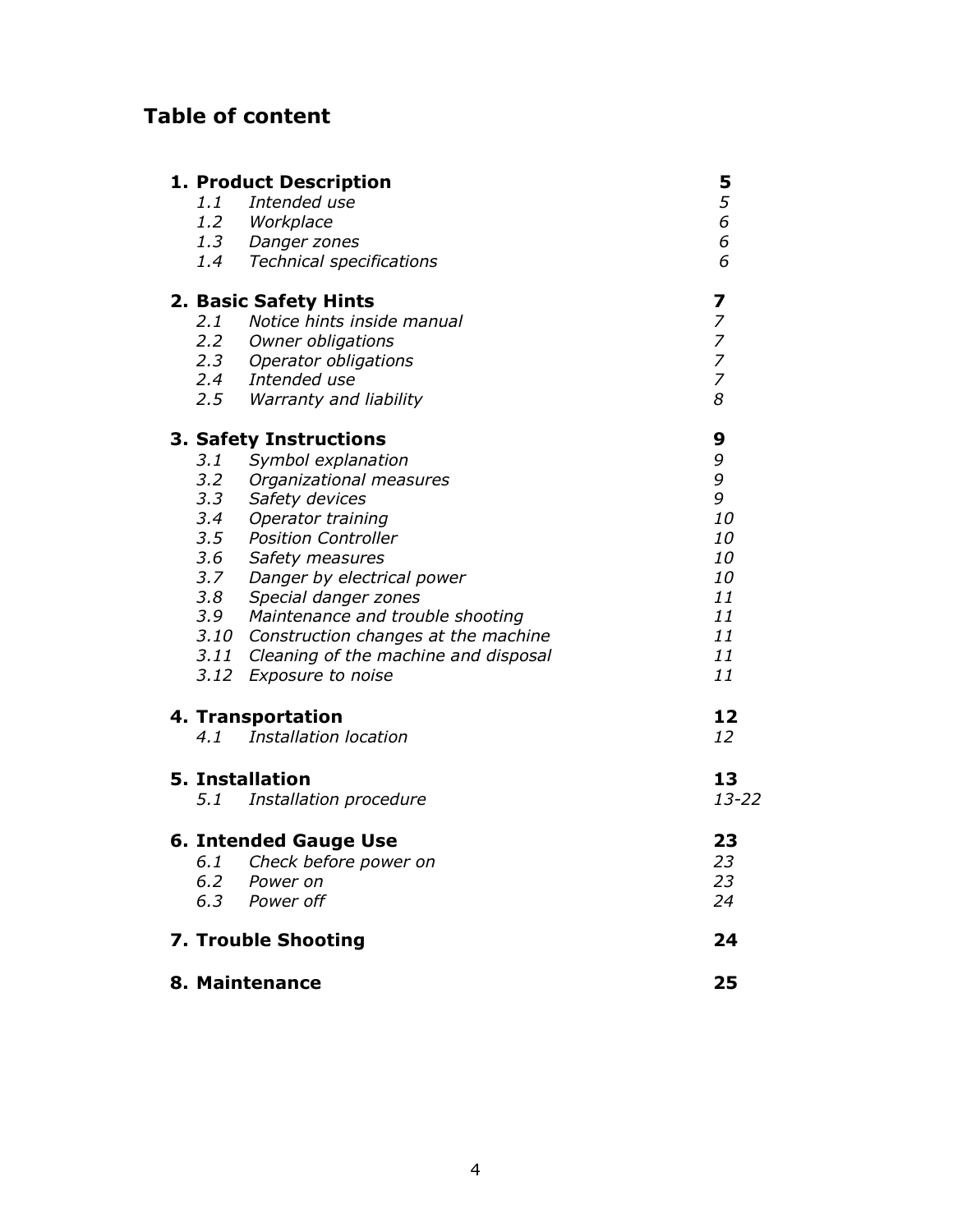#### **1. Product Description**



#### **Note: Carriage length and depth can differ depending on motor and gearbox type**

#### **Operating Procedure (as "go to" stop)**

- 1. Enter length to be cut into the position controller and press the Start Button. Gauge arm now moves into position.
- 2. Material is positioned through saw (or drill or punch) to desired length.
- 3. Engage the saw material clamp.
- 4. Retract gauge arm by pushing the Retract/Extend button.
- 5. Cut the material.
- 6. Remove the material.
- 7. Disengage the saw clamp.
- 8. Extend gauge arm by using the push button.

#### **1.1 Intended Use**

The only acceptable use for the PD100 is as a length gauging / feed system. Any other use is not intended and is a misuse of the gauging system.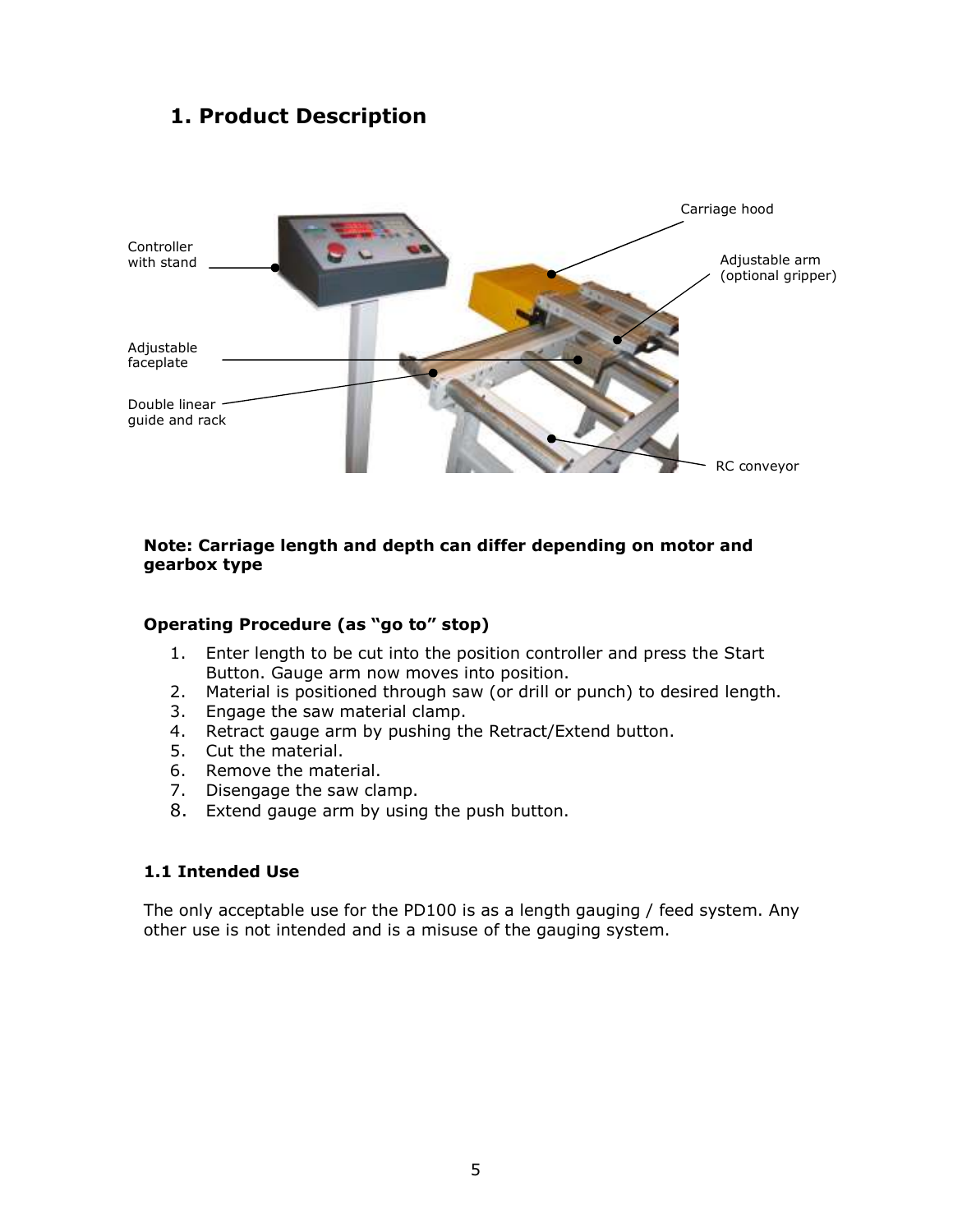#### **1.2 Work Area**



 *Operator work area* 

When the machine is powered on, the only acceptable operator location in the work area is standing in front of the control stand on the opposite side of the conveyor (see picture above) Never place any material on the conveyor except the piece to be cut.

#### **1.3 Danger Zones**

- The carriage
- The area between the face plate or carriage and the saw, drill, puncher or any other machines

These areas are always dangerous and have the potential to harm the operator or others. Use safety precautions when working inside these areas.

#### **1.4 Technical Specifications**

**General Data** 

| Weight                       | 8 lbs per ft measuring length without conveyor |                 |  |
|------------------------------|------------------------------------------------|-----------------|--|
|                              |                                                |                 |  |
| Travel speed                 | 16in/sec (other upon request)                  |                 |  |
|                              |                                                |                 |  |
| Power supply                 | 115 V AC 60 Hz                                 | Input power     |  |
|                              | 24 V DC                                        | Operating power |  |
|                              |                                                |                 |  |
| Current                      | Max 5 A                                        |                 |  |
|                              |                                                |                 |  |
| Fuse positioning controller  | 6A, slow-blow fuse 20 x 5 mm                   |                 |  |
|                              |                                                |                 |  |
| Gauge arm extension          | 12 inches (others upon request)                |                 |  |
|                              |                                                |                 |  |
| <b>Operating Temperature</b> | + 5° C to + 45° C (41°F to 113°F)              |                 |  |
|                              |                                                |                 |  |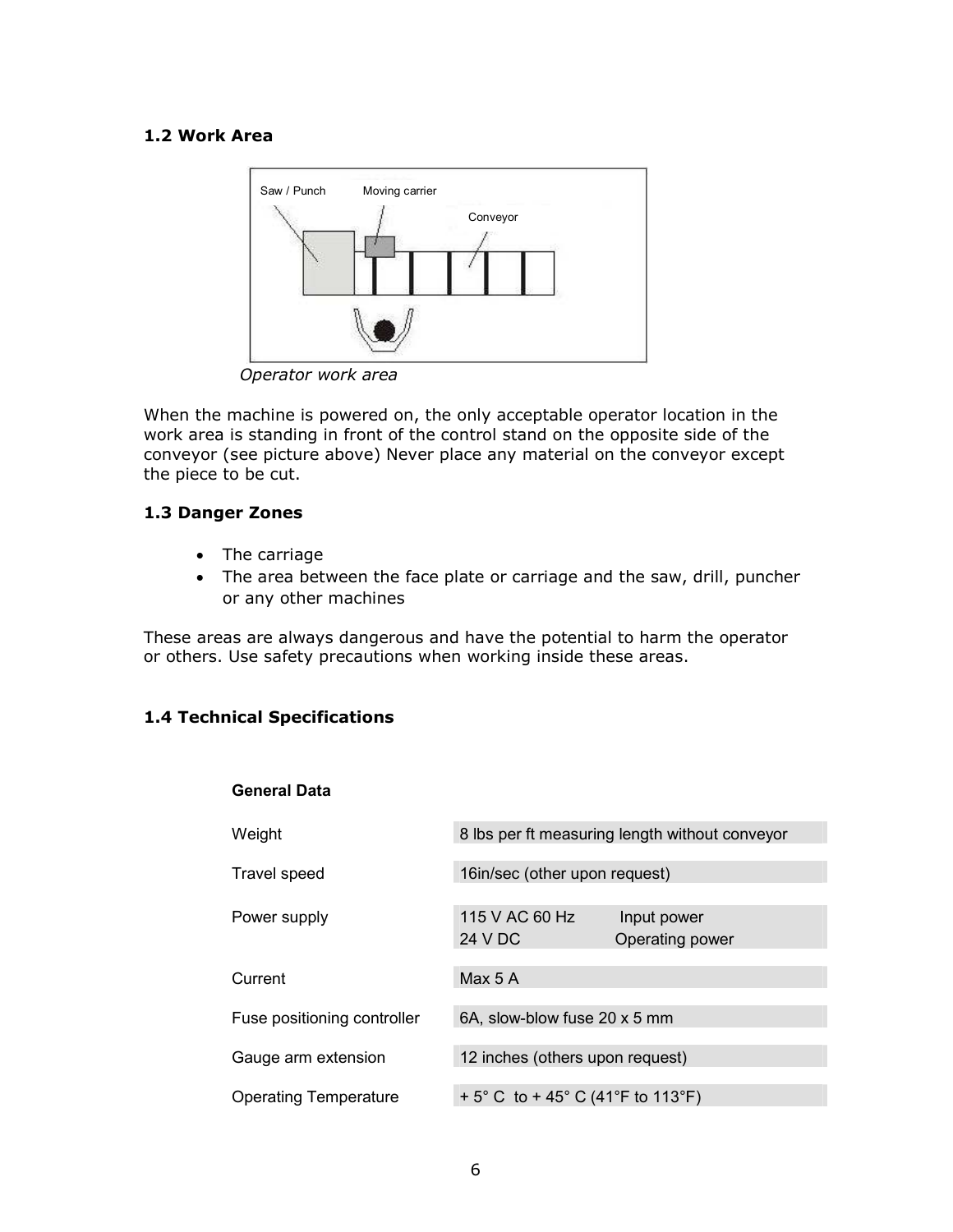#### **2. Basic Safety Hints**

#### **2.1 Read and follow all hints inside the Instruction Manual**

This instruction manual, especially the safety hints and precautions must be followed by every person working with this gauge or machine.

Also follow all general plant safety rules and precautions not mentioned in this manual.

#### **2.2 Owner Obligations**

The owner agrees to only allow the gauge or the machine to be used by qualified and trained persons who:

Have been instructed in general safety rules and precautions Have been instructed in the correct use of the gauge and machine

#### **2.3 Operator Obligations**

All persons working with this gauge and machine agree before operating:

To follow general safety rules

To read and understand this instruction manual.

#### **2.4 Intended Use**

The only acceptable use for this gauge is as a length gauging system. Any other use is not intended and is a misuse of the gauging system. Hymark is not liable for any damages resulting from misuse. Additionally:

Following all general safety rules and precautions mentioned in this manual Following the maintenance and inspection procedures as mentioned in this manual.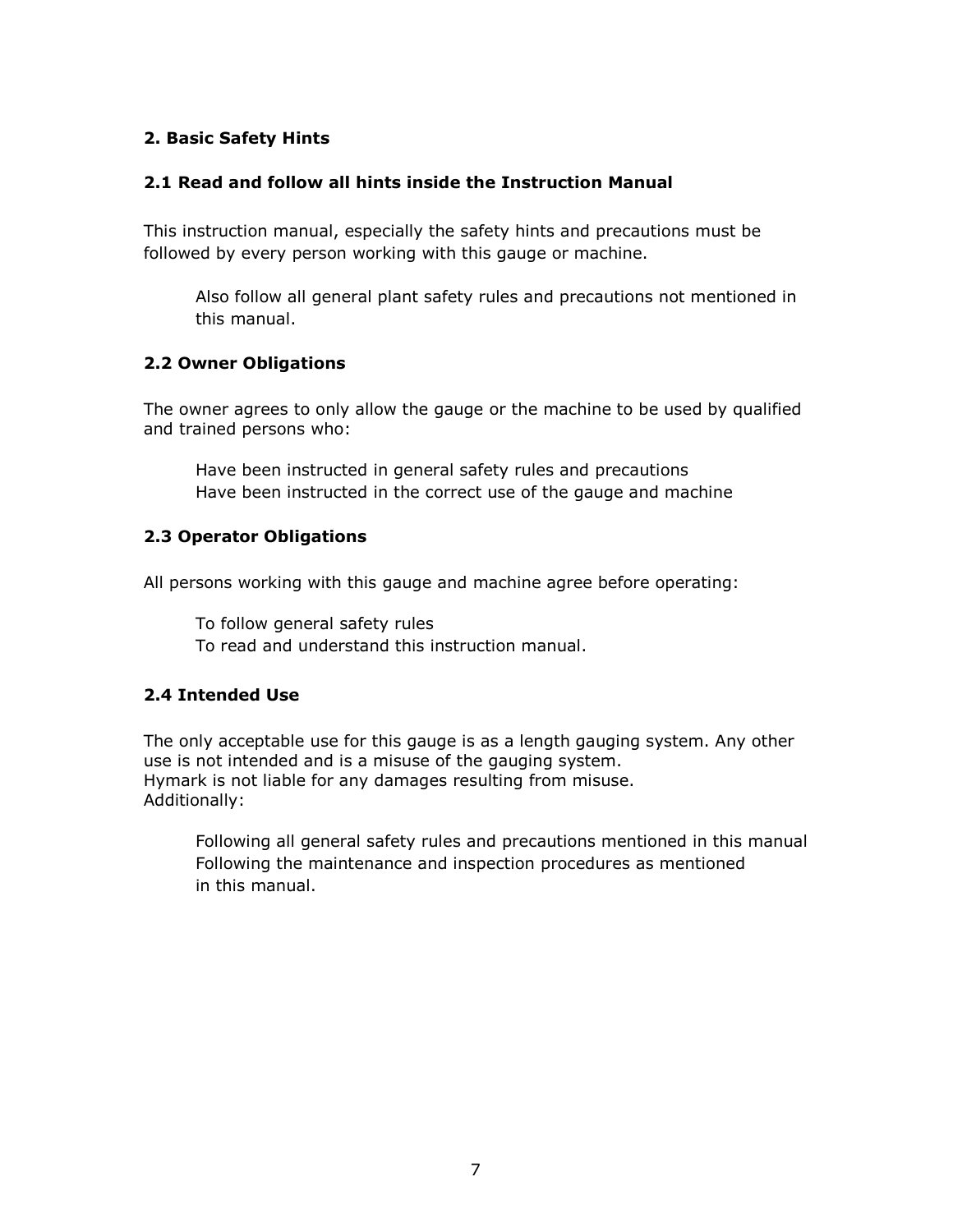#### **2.5 Warranty and Liability**

Dake Corporation (henceforth Dake), warrants this product for a period of one (1) year from the date of shipment. During the warranty period, under authorized return component parts to Dake freight prepaid, the company will repair, or at its option, replace any part found to be defective in material or workmanship, without charge to the owner for parts, service labor, or associated customary shipping costs.

This same protection will extend to any subsequent owner during the warranty period. It does not apply to damage caused by accident, misuse, fire, flood or acts of God, or from failure to properly install, operate, or maintain the product in accordance with the printed instructions provided.

Dake is not liable in part or in whole for any personal or equipment damage caused by of the following:

- Unintended use of the gauge
- Improperly mounting, installing, maintaining or operating the gauge.
- Operating the machine when the safety devices are damaged or not properly installed or if the safety or protection devices are not working properly.
- Disregarding the hints, notes and warnings concerning the transportation storing mounting installing using or maintaining the machine.
- Changing the construction or assembly of the machine.
- Replacing the original motor with a stronger motor or changing the load bearing components of the machine.
- Not monitoring the machine parts that wear.
- Improper repair or replacement.
- Acts of God or damage caused by impact of materials not involed in machine operation.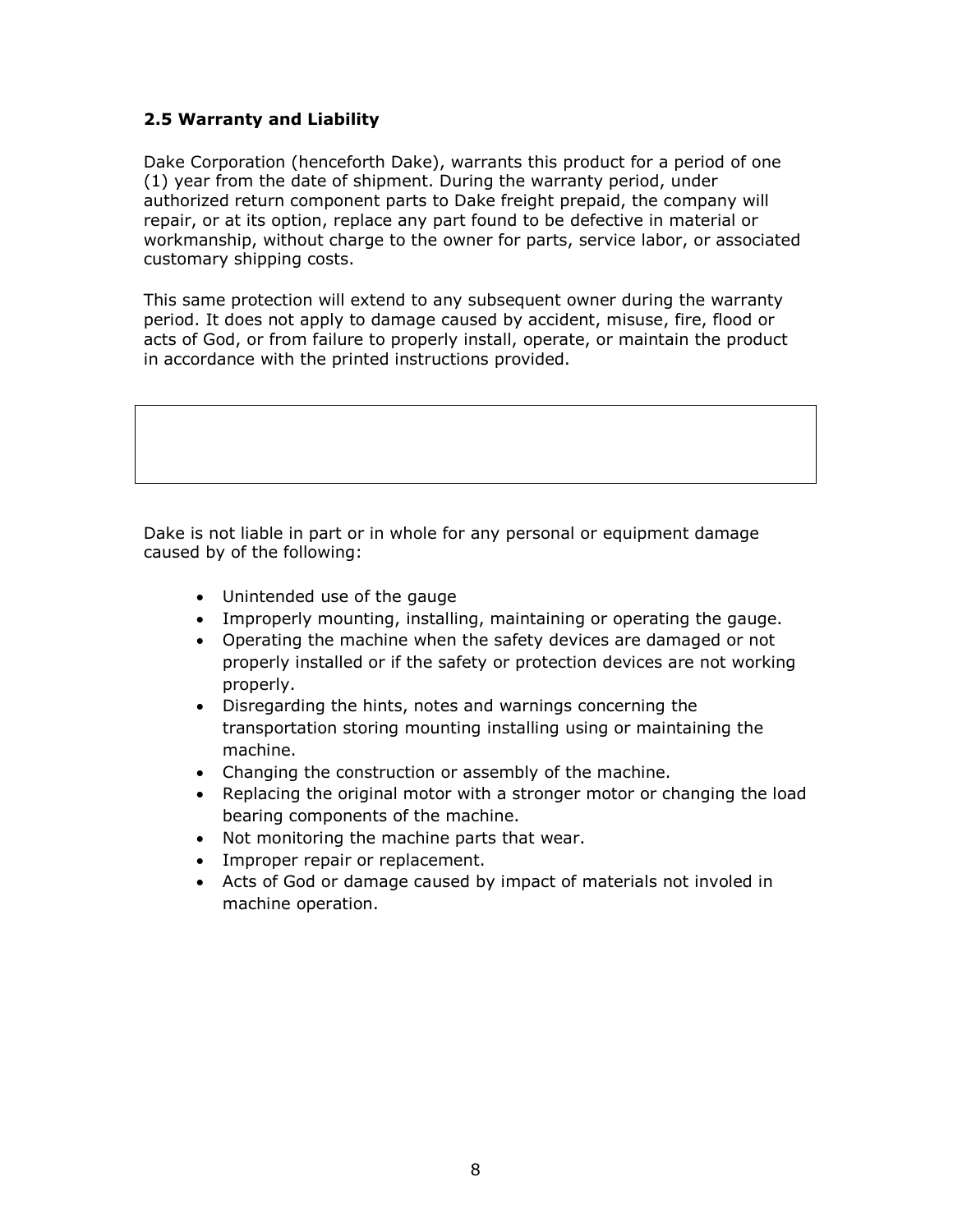#### **3. Safety Instructions**

#### **3.1 Symbol and Hints Explanation**

In this manual the following symbols are used:



#### **Danger!**

This symbol means an immediate impending life threating or personal injury possiblity if caution is not taken.

• Not following these hints can cause major injury.



#### **Danger by electrical power!**

This symbols warns of an immediate life threating or personal injury risk by electric shock if the warning is not followed.

• Not following these hints can cause major injury.



#### **Caution!**

This symbol means that there is a possibly dangerous situation may occur. • Not following these warning may cause personal or device damage.



#### **Important!**

These symbols give important hints for proper operation of the machine.

• Not following the these instructions can cause the machine to operated improperly.



#### **Note!**

Under this symbols you get user hints and other special use of the machine for optimal use of the machine functions.

• Following these hints will help with the optimal machine usage.

#### **3.2 Owner Responsibilities**

The owner is responsible for any necessary personal protection equipment needed for safe operation of the machine.

The owner is responsible for the correct function of any and all safety devices.

#### **3.3 Safety Devices**

Before any operation of the machine all safety devices must be installed properly and tested.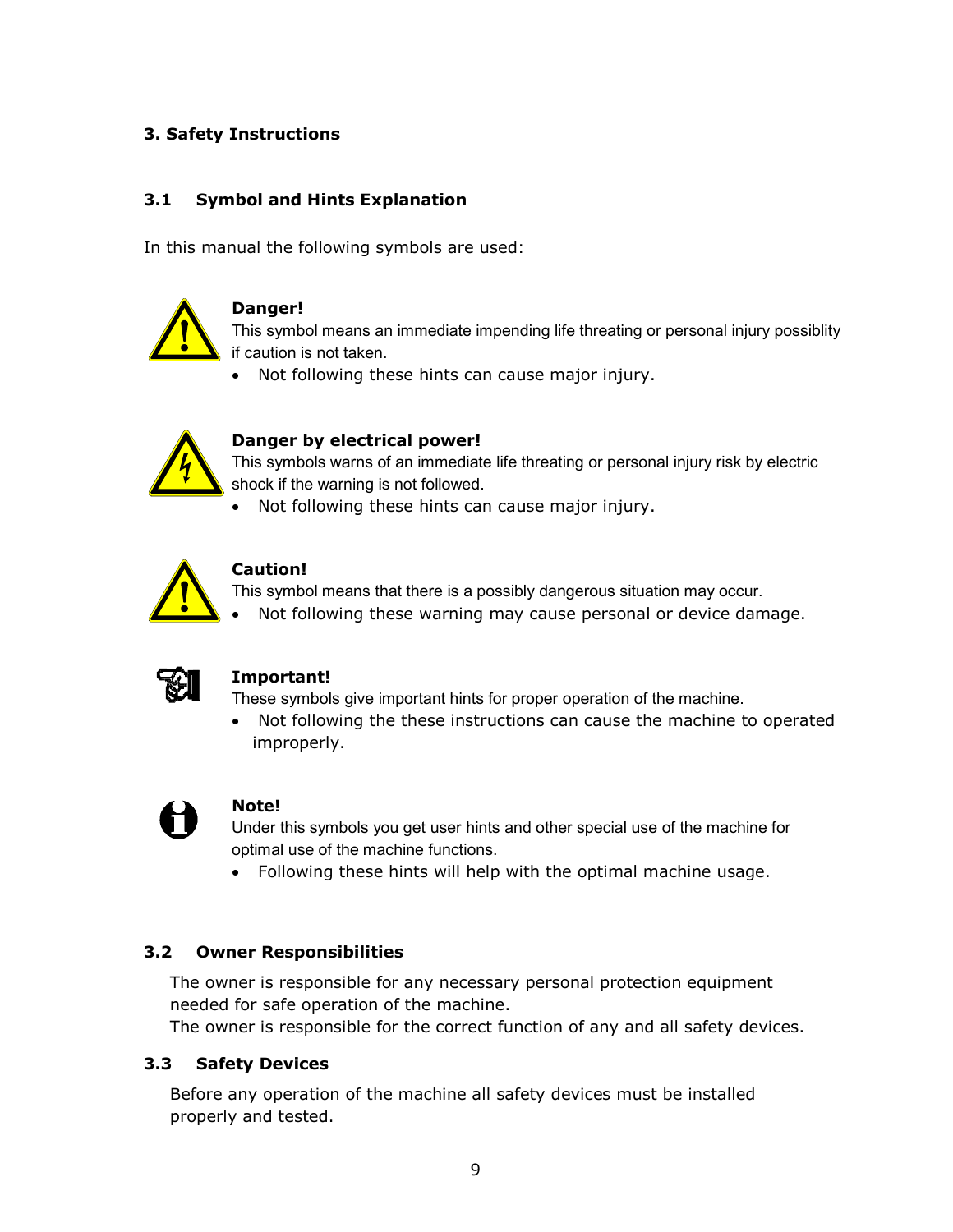Safety devices may be removed only

- when the machine is at a standstill
- after making sure that the machine cannot be run (i.e. removing power to the controller).

When any component of the machine is replaced or removed the safety devices must be properly installed and tested.

#### **3.4 Operator Training**

Only trained personnel can operate the machine.

The training requirements for assembling, operating, maintaining the machine must be clearly defined. Personnel in training, must be accompanied by trained personel.

| Personnel       | Trained<br>Operators | Mechanically<br>trained personnel | <b>Electrically trained</b><br>personnel |
|-----------------|----------------------|-----------------------------------|------------------------------------------|
| Job function    |                      |                                   |                                          |
| Operating       | х                    | --                                | --                                       |
| Troubleshooting | x                    | X                                 | χ                                        |
| Repairing       | х                    | X                                 | X                                        |
| Maintenance     | --                   | х                                 |                                          |

**X**...allowed **--**...not allowed

#### **3.5 Position Controller**

- Only trained personnel are allowed to use the position controller.
- Only personnel with electronic training are allowed to open the position controller.

#### **3.6 Safety Measures for Gauge Use**

- Only operate the machine when all the safety devices are working properly and have been fully tested.
- Before applying power be sure that nobody can be harmed by machine movement or operation.
- The machine must be checked at least once a day to check for recognizable damage and proper function of the safety devices.

#### **3.7 Danger by Electrical Power**

- Only properly trained and qualified electrical personnel shall work on the power supply.
- Check electrical devices frequently.
- Immediately replace any loosed connection or cables that show wear.
- All electrical panels keys and controller access codes must be stored in a secure area with restricted access to unauthorized personel.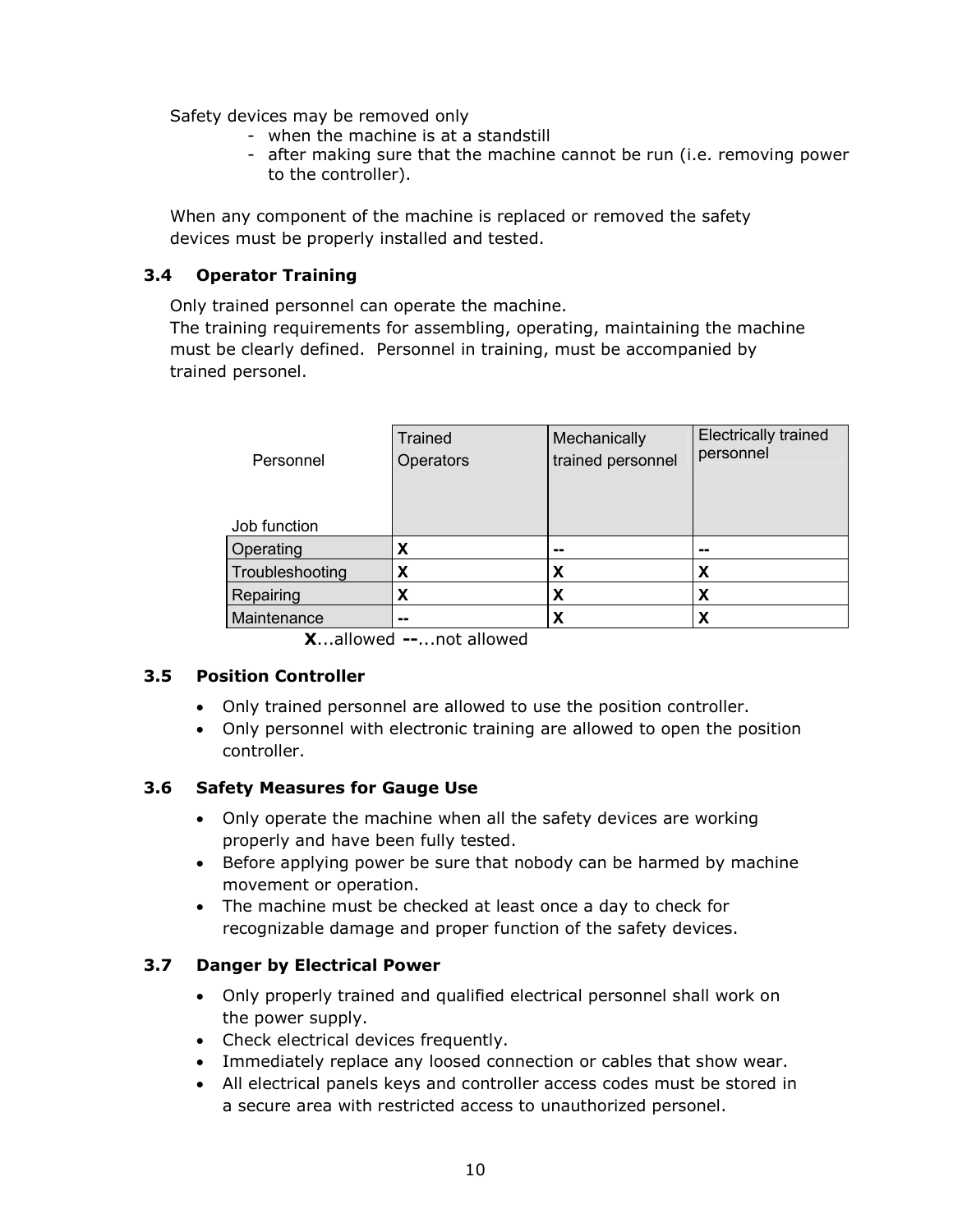#### **3.8 Special Danger Zones**

- The Carriage and gauge arm.
- The interface zone between the machine and the gauge.

#### **3.9 Maintenance and Troubleshooting**

- Follow the maintenance and inspection schedule.
- All operating mediums (i.e. air pressure) must be secured against unintentional activation.
- Unplug power cord any time for maintenance or repair.
- Check all bolts if tightened correctly.
- After finishing with maintenance check all safety devices before running the machine.

#### **3.10 Machine Design Changes**

- Do not change any mechanical or electrical components of the machine without written manufacturer permittance.
- Replace all non-working or damaged electrical components and machine parts immediately.
- Use only original parts and equipment from the manufacturer.
- There is no warranty or liability if parts and equipment from different suppliers are used.

#### **3.11. Machine Cleaning and Disposal**

Handle any lubricants properly especially

- When working with grease
- When working with chemicals.

#### **3.12. Exposure to noise**

- The noise level produced by the gauging system is less than 70 dB (A).
- Special safety and protection devices such as ear plugs or head phones are not necessary for the gauge, but saws, drills and punches produce such noise levels requiring hearing protection.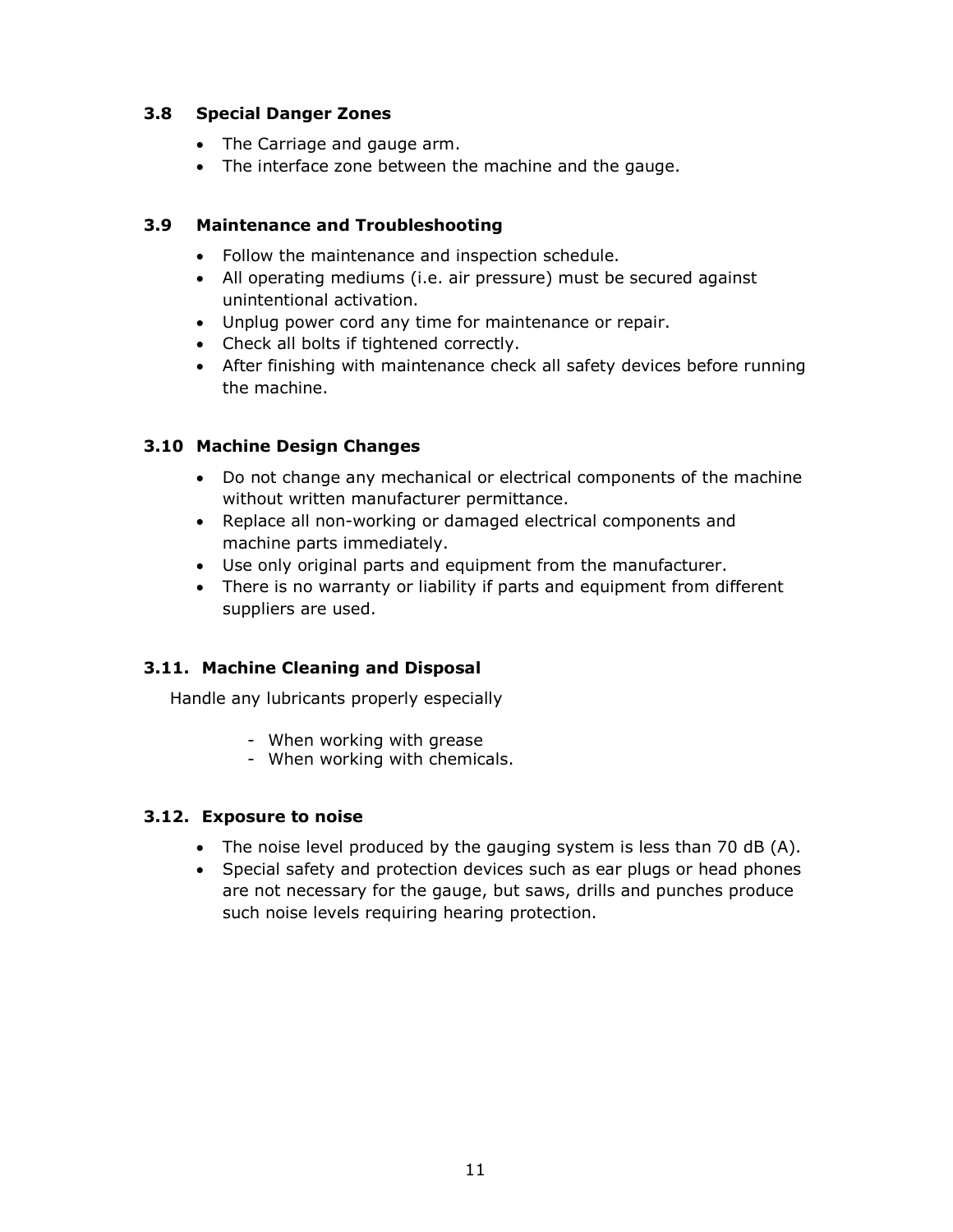#### **4. Transportation of the gauge**



#### **Danger!**

Danger caused by moving loads. Immediate impending life threating or personal injury possiblity by moving and dropping the gauge with a crane. Don't stay underneath the lifted gauge.

The minimum age for operating personal is 21 years.

• Personal has to be authorized and trained before using a crane, a forklift or any other transportation vehicle

Avoid bumping the gauge during transportation damage may occur.

- Use a crane or a vehicle with allowed maximum weight of 1500lbs.
- Move gauge only at slow speed.

Gauge might topple over if moved too quickly.

**Prophendifully** Do not drive on any ramp while moving the gauge.

#### **4.1. Installation Location**

The load carrying capacity of the floor has to be minimum 300lbs per square meter.

#### **5. Installation**



#### **Danger!**

Danger caused by second or additional personal while testing and running the gauge. Immediate impending life threating or personal injury possiblity if caution is not taken.

Before installation and while running the machine ensure that no other person is within the danger areas of the gauge



#### **Note!**

Before installation check gauge for any damages or defects Eliminate any damage or defect before installing or running the gauge. Contact the manufacturer if required.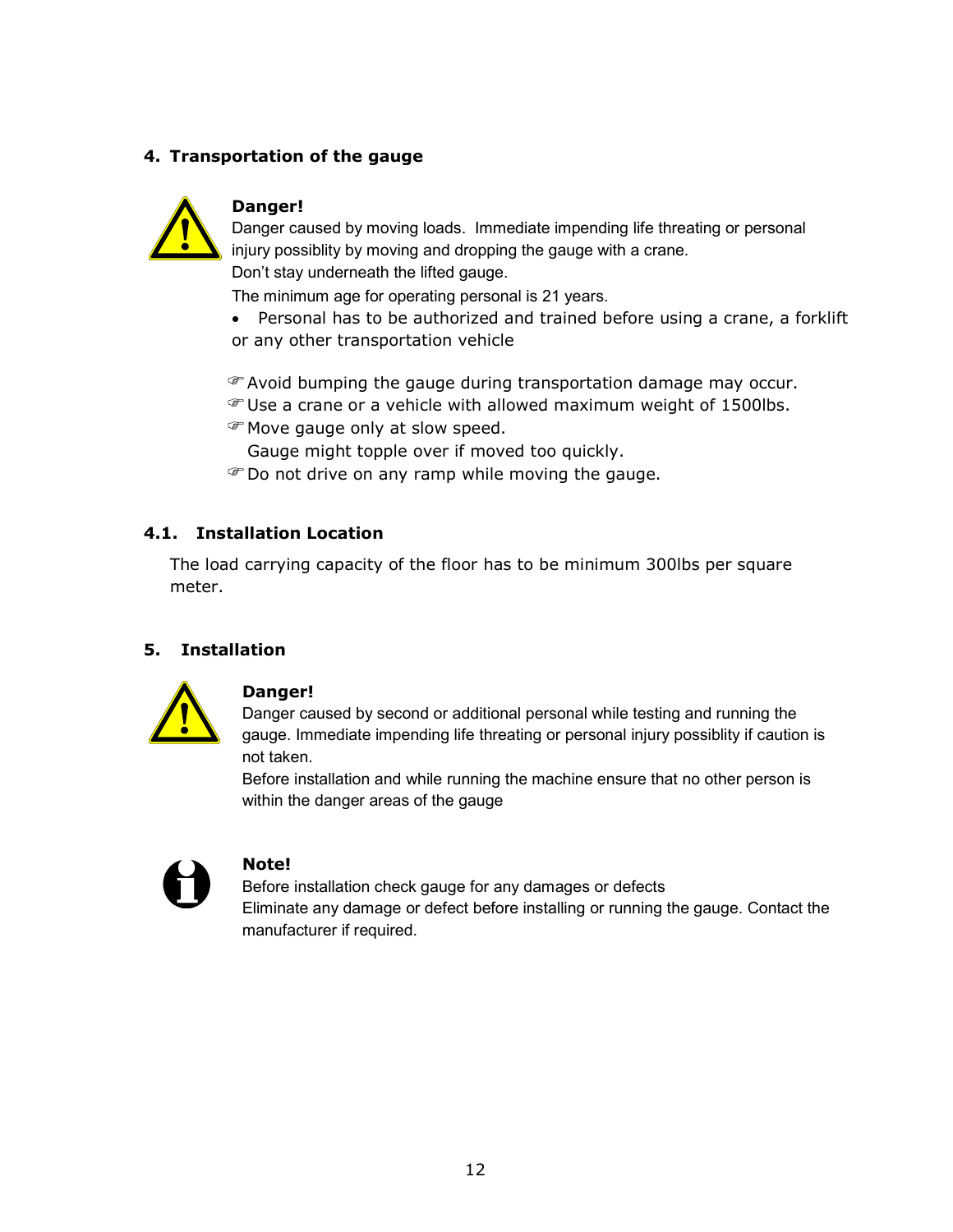#### **5.1 Installation procedure**



#### **Note: carriage length and depth can differ depending on motor and gearbox type**

#### **5.1.1 Packing list**

- one or two sections of aluminum guide with double steel rods and mounted rack (each section with pre-mounted T-nuts and bolts for missing joint rack)
- one bag with T-nuts, M8 bolts, washers and stand-offs to mount aluminum extrusion to conveyor
- one long piece of joint rack to connect both aluminum extrusion sections (only when shipped in two separate sections)
- one 10in long adapter rack piece with two squared metal spacers to properly align and tighten the separate joint rack with pre-mounted racks on aluminum guide sections (only when shipped in two separate sections)
- one motor carriage with yellow hood, stop arm with face plate
- cable track with cable and mating connectors to controller and carriage
- Sections of cable tray and mounting brackets with M8 socket head cap screws with washers and T-nuts
- free standing control stand (optional)

#### - Position controller

**Important:** *Please note that in some cases the machines are shipped fully assembled (or nearly assembled) and require less joining hardware. Contents may vary as application requires.*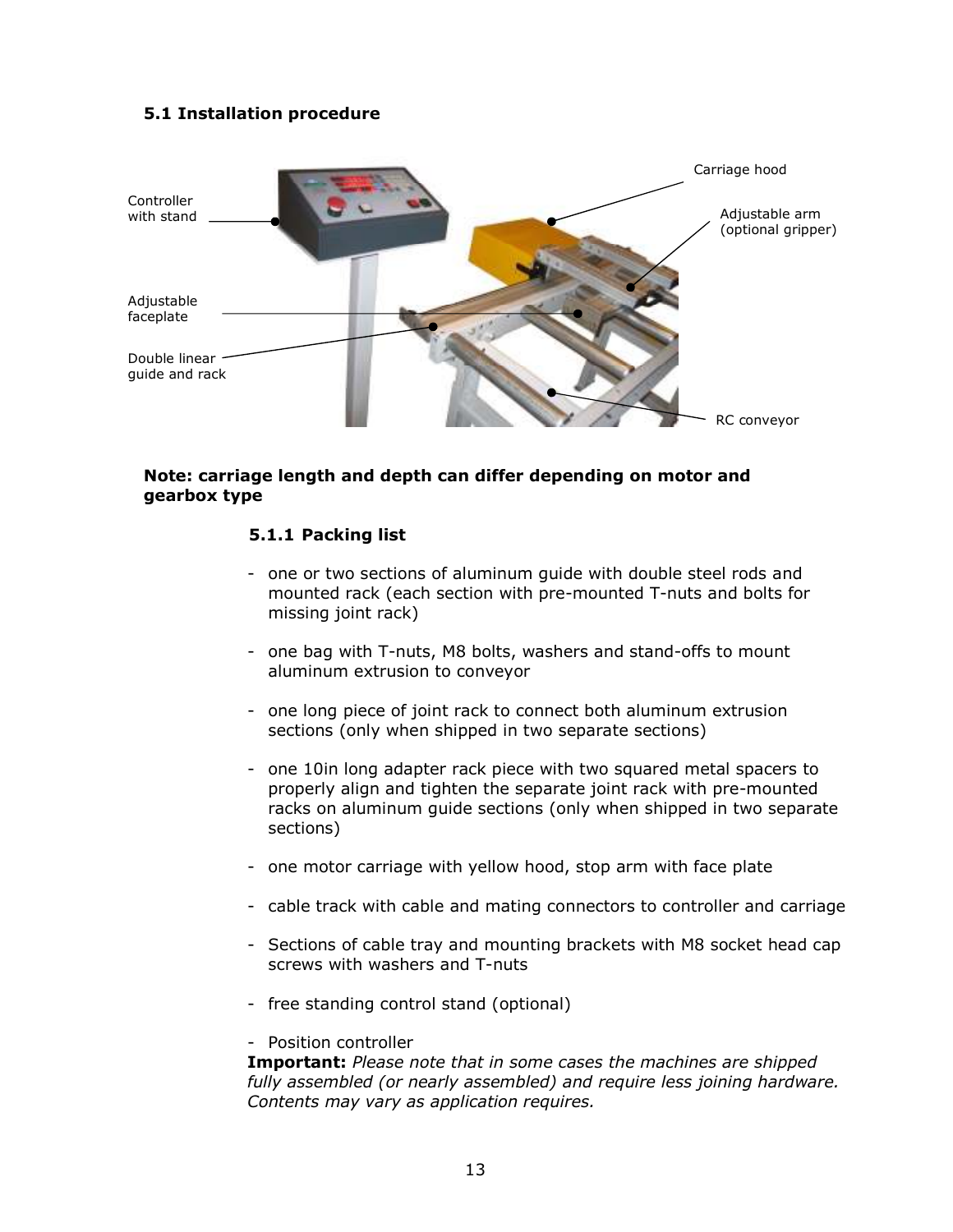#### **5.1.2 Assemble Kentucky gauge conveyor series (if conveyor is purchased)**

Place conveyor near saw, drill or punch

Mount each height adjustable leg to the conveyor

Level the conveyor using a level and the height adjustable bolts



Adjust the conveyor so it is leveled lengthwise using a metal guide set in the saw clamp.

**Be sure the conveyor sections are straight and properly aligned.** See below.



Anchor the legs to the floor

Tighten the bolts between the legs and the conveyor.

#### **5.1.3 Mount aluminum guide section to conveyor**

Align the aluminum guide with the conveyor using a lift, saw horses, or some other appropriate means.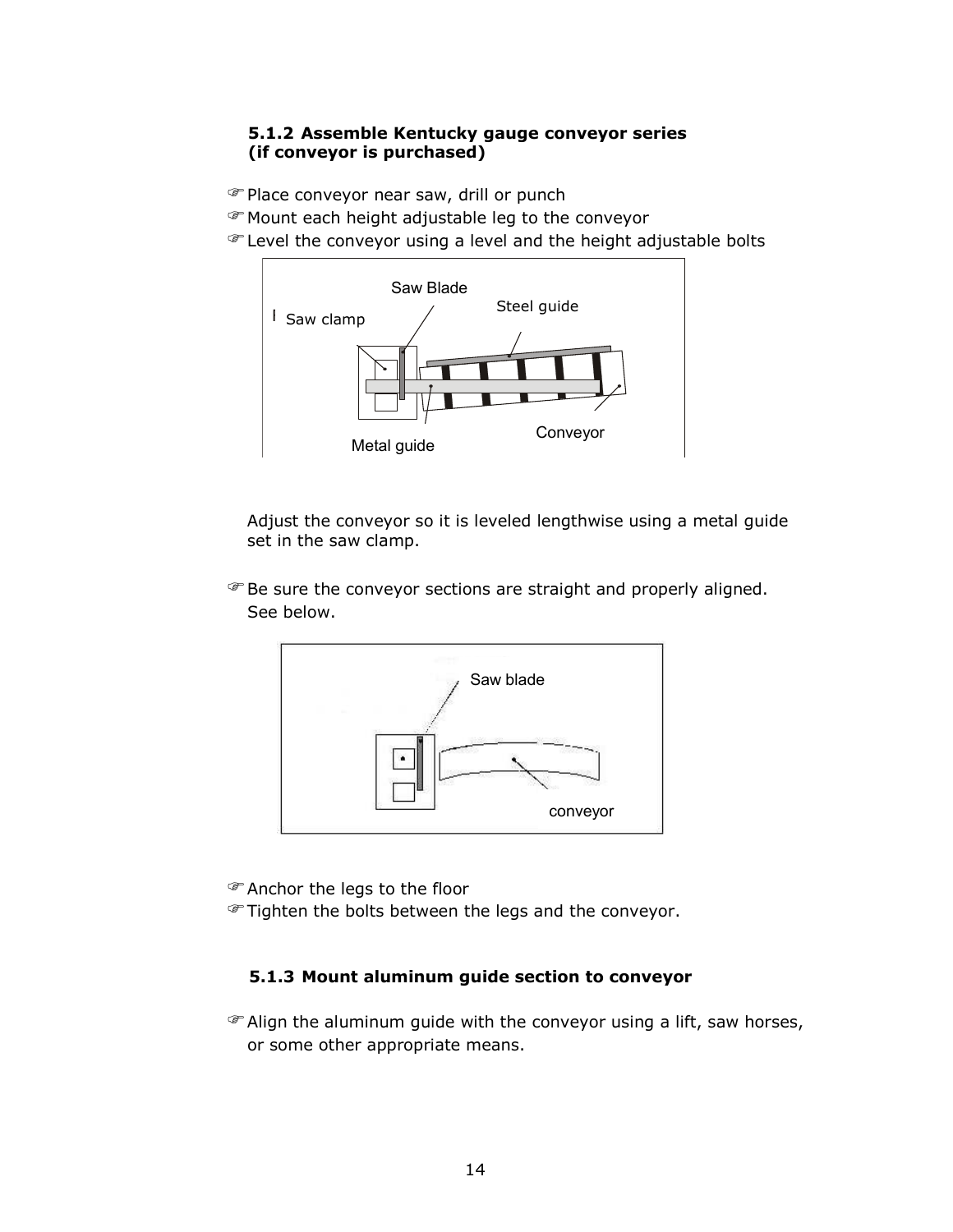Snap or slide T-nuts into the T-slot facing the conveyor. For the Kentucky Gauge conveyors series RC or RH use one T-nut every 18 inches (recommended). Note: T-nuts may already be inserted.



Mount aluminum extrusion to conveyor by using M8 socket head cap screws with washers and stand-offs. Stand-off length is designed for Kentucky Gauge conveyors series RC and RH .



Note: Do not tighten the screws at this point to be able to align the T-nuts with the conveyor mounting holes and to align the aluminum extrusion in X direction when mounted to the conveyor

When all stand-offs of first aluminum guide section are mounted adjust aluminum extrusion in X direction so that end of conveyor is aligned with end of aluminum extrusion and tighten socket head cap screws

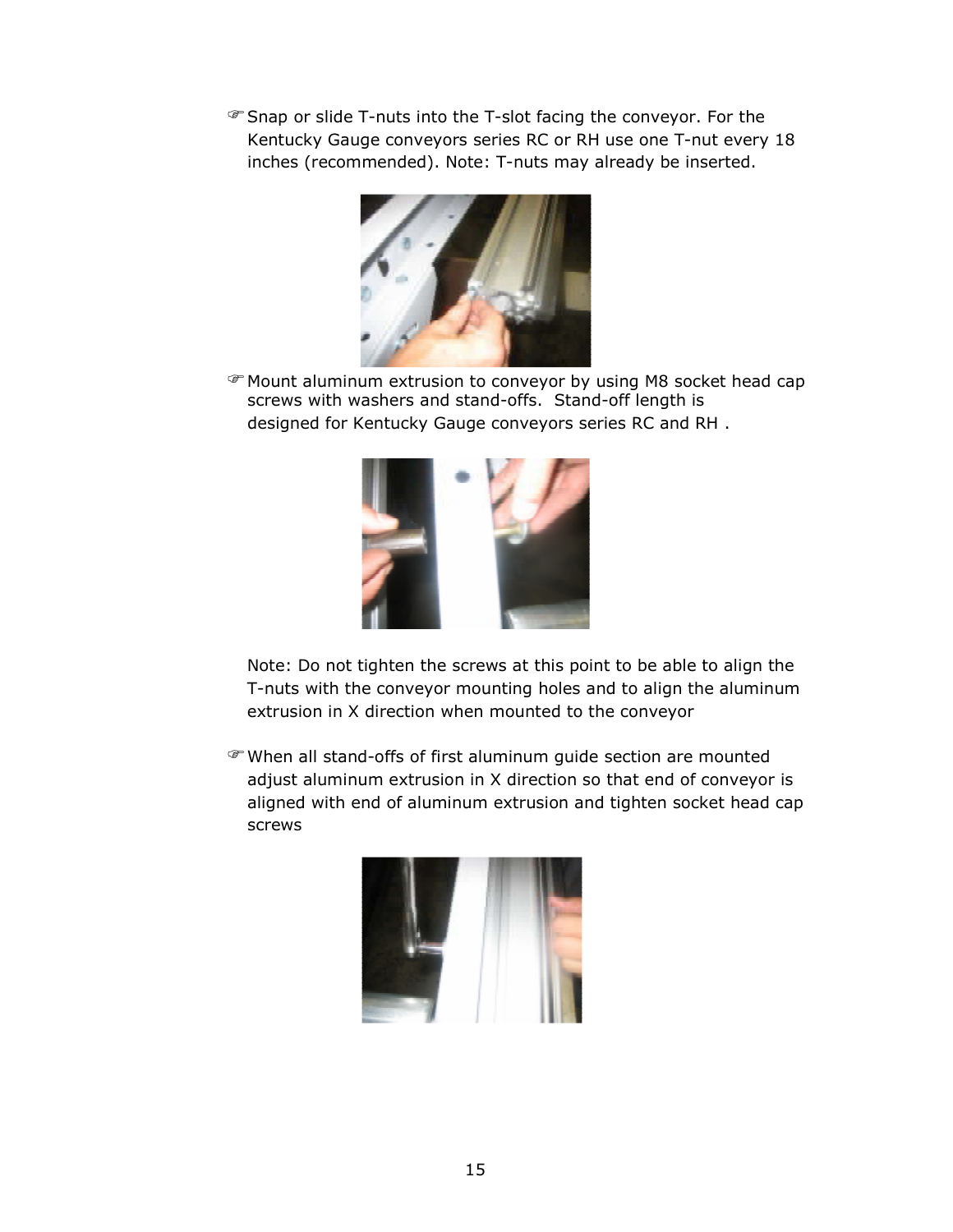#### **5.1.4 Slide on carriage to aluminum guide**

Remove carriage hood by unscrewing the four flange head screws to have access to spring loaded servo motor with spur gear, motor set screw and mating connectors to attach cable inside track chain



Unscrew motor set screw to be able to push down motor with spur gear

#### **Note: motor set screw may look different depending on type of motor and gear box**



Motor set screw to prevent spur gear from jumping off the rack

> Slide carriage carefully on aluminum extrusion so that the two top and bottom rollers of the carriage are running on the double linear guides, be sure to lift the wiper to allow for proper sliding

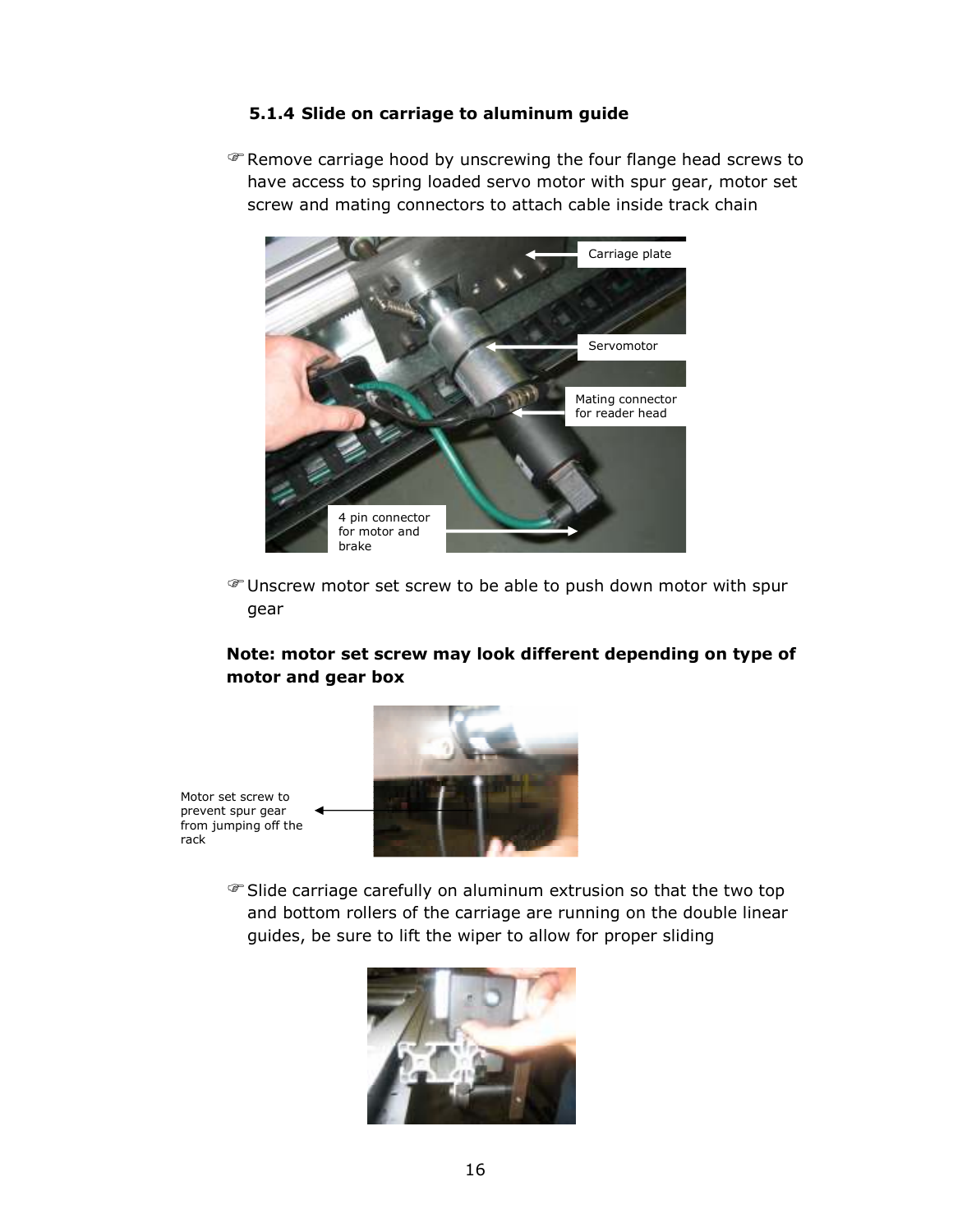

Push down motor with spur gear to not hit pre-mounted rack screws and rack



- The Release pushed down motor when spur gear has passed the rack
- **Tighten motor set screw. Gap between end of screw and planetary** gear box housing should not exceed 1/32in

Reset motor screw to prevent spur gear from jumping off the rack



*Systems long in length may require shipment and subsequent assembly in sections, please follow 5.1.5 and 5.1.6 for instructions (otherwise omit).*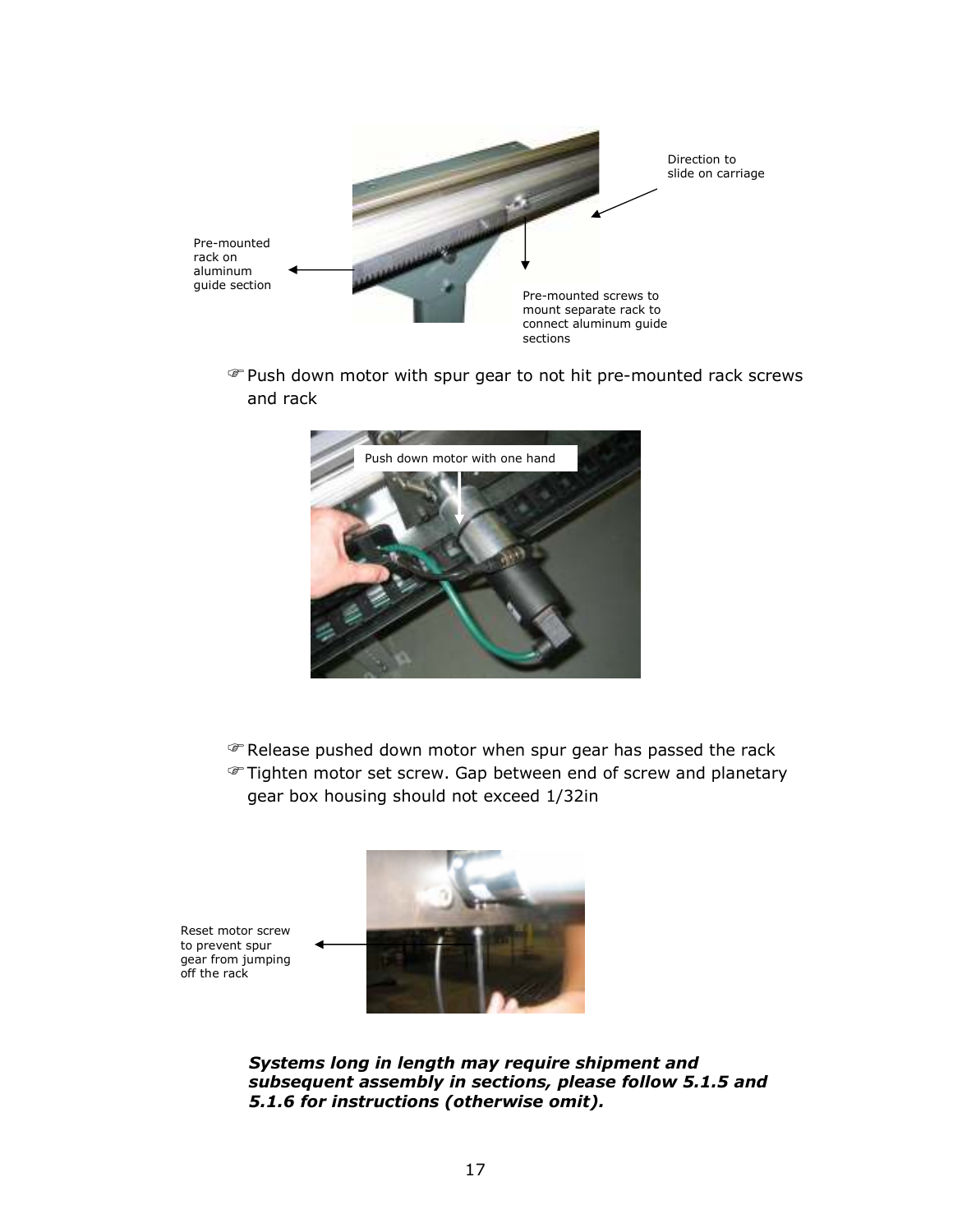#### **5.1.5 Mount 2nd aluminum guide section to conveyor**

- Align 2nd section of the aluminum guide with the conveyor using saw horses and shims or some other appropriate means
- Snap T-nuts into the T-slot facing the conveyor. For the Kentucky Gauge conveyors series RC or RH use one T-nut every 18 inches (recommended). Make sure to slide on enough T-nuts to any section before mounting to conveyor
- Mount 2nd aluminum guide to conveyor by using M8 socket head cap screws with washers and stand-offs. Stand-off length is designed for Kentucky Gauge conveyors series RC and RH and might not work with different types of conveyors

Note: Do not tighten the screws at this point to be able to align the T-nuts with the conveyor mounting holes and to be able to mount the extra rack piece properly between both aluminum guide sections

#### **5.1.6 Mount joint rack to aluminum guide sections**

 $\mathcal{F}$  Remove pre-mounted rack screws from  $1^{st}$  and  $2^{nd}$  section of aluminum guide



Pre-mounted screws to mount joint rack to connect aluminum guide sections

<sup>®</sup> Mount joint rack to 1<sup>st</sup> aluminum guide section by using the short adapter rack piece, the two metal spacers and a clamp

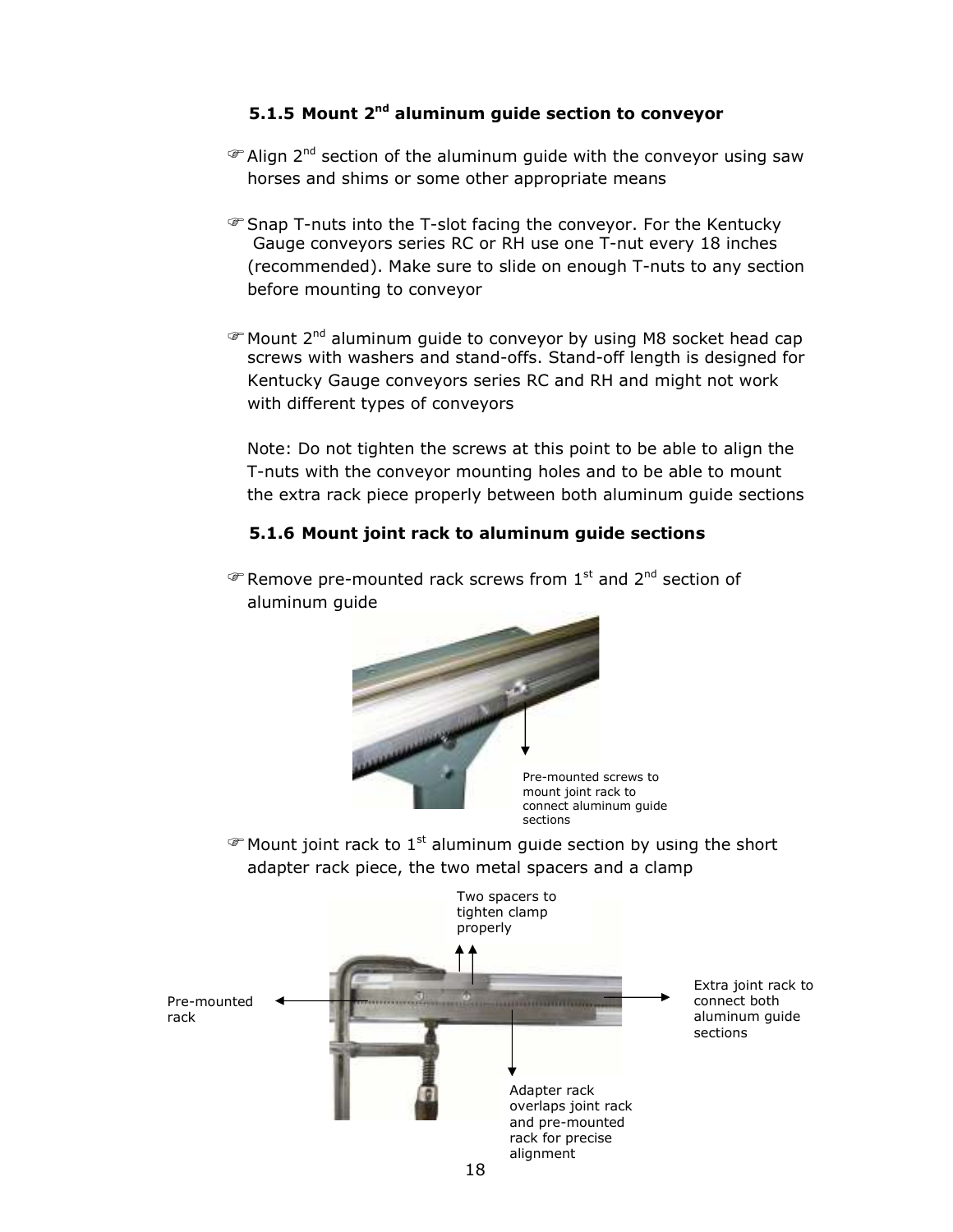$\mathcal{F}$  Tighten all socket head cap screws of the joint rack on  $1^{st}$  aluminum guide section



- The Release clamp and move adapter rack, spacers and clamp to the other end of the joint rack on  $2^{nd}$  section of the aluminum guide
- $\mathcal{P}$  Mount joint rack to 2<sup>nd</sup> aluminum guide section and align joint rack with rack on  $2^{nd}$  aluminum quide by using again the adapter rack piece, the two metal spacers and the clamp
- $\mathcal{F}$  Tighten all socket head cap screws of the joint rack on 2<sup>nd</sup> aluminum guide section
- $\mathcal{P}$  Mount T-slot connecting plate between 1<sup>st</sup> and 2<sup>nd</sup> aluminum guide section to stabilize both sections. This T-slot connecting plate is located inside the bottom T-slot of 2<sup>nd</sup> aluminum guide section



Tighten now all socket head cap screws that connects conveyor with 2<sup>nd</sup> aluminum guide section

#### **5.1.7 Mount cable tray sections to aluminum guide**

 $\mathcal{F}$  Required parts: cable tray sections (3" x 1" channel with brackets), T-nuts and M8 bolts with washers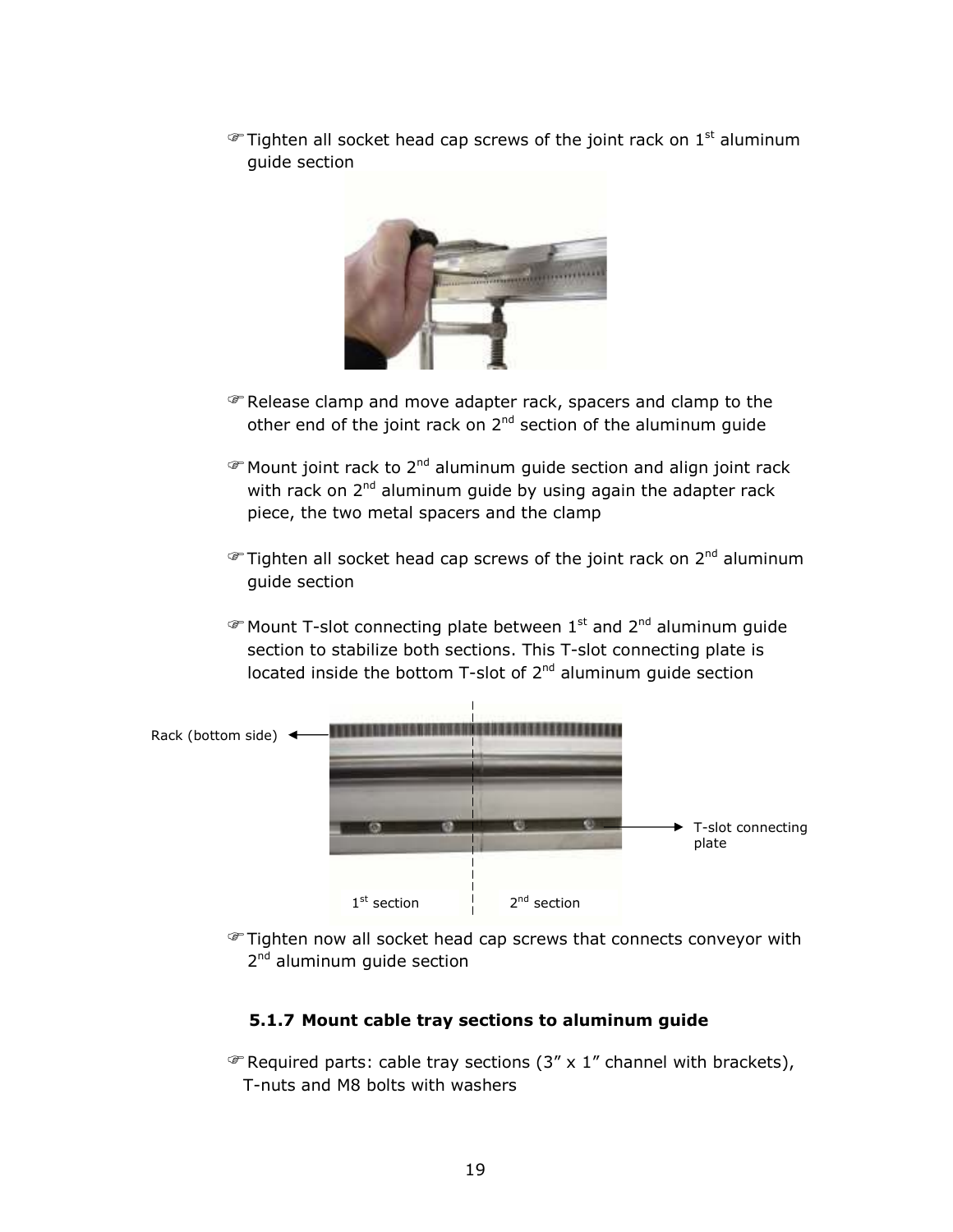Slide on the brackets and secure loosely by using the bottom T-nuts in the slots of the aluminum extrusion. Align section 1 with far end of aluminum extrusion (opposite side of the saw, drill, punch, etc.)



- Space brackets properly at 8ft. Where channels meet, brackets will be placed in close proximity. Sections supplied in 16ft sections max. Fasten channels to brackets with provided hardware.
- Tighten the socket head cap screws of each section from underneath



- **5.1.8 Assemble cable and cable track to carriage**
- Connect motor/brake and reader head cable from cable track to mating connectors on carriage

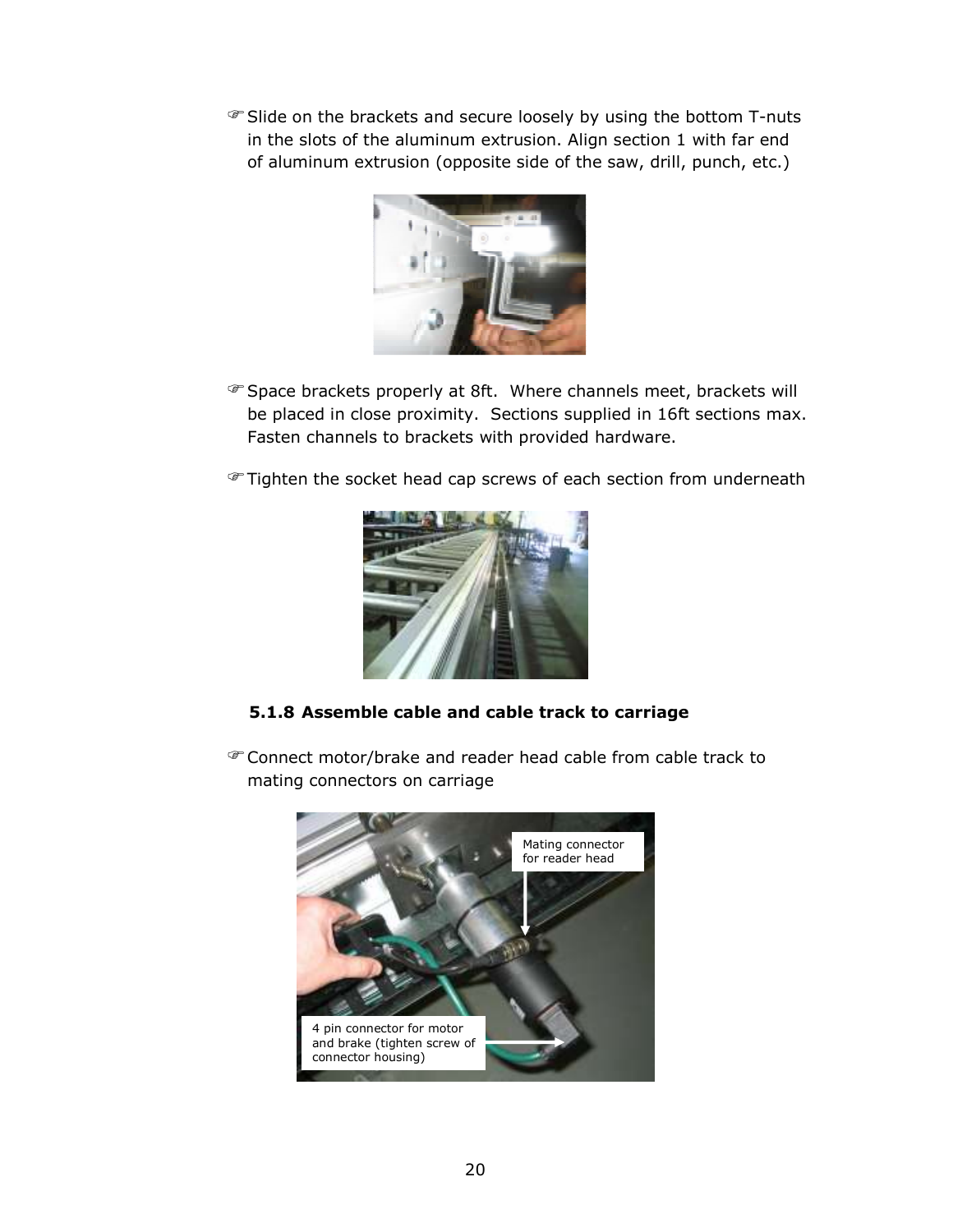Mount yellow carriage cover hood back on and snap in cable track to pre-mounted cable track bracket on carriage hood



Bolts for cable track bracket



#### **5.1.9 Mount end of cable track to cable tray**

Slide conduit through U-cutout of section 4 and mount cable track bracket to section 3 of cable tray by using the two mounting holes



Snap conduit into brackets



Connect cables to back side of position controller

- Plug in power cable to position controller
- Follow procedures inside position controller manual how to datum and run the controller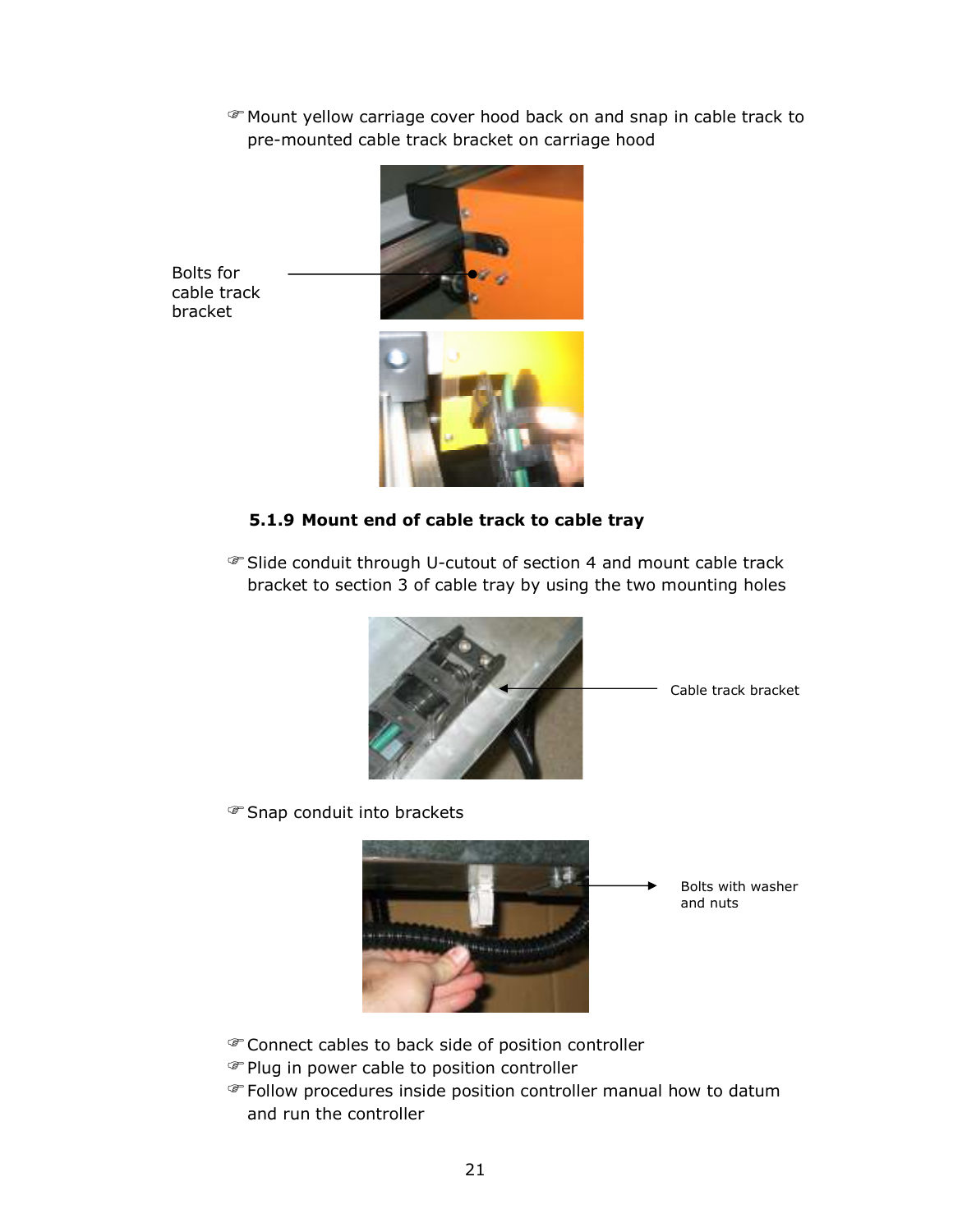#### **5.1.10 Adjust stop arm and face plate**



Adjustable stop arm in X, Y & Z direction

#### **5.1.11 Mount gripper and pneumatics (optional)**



Connect air line to hand valve and route through the cable track to pressure regulator

Connect air line to the hand valve through to the cylinder

Route air line through cable track and connect to pressure regulator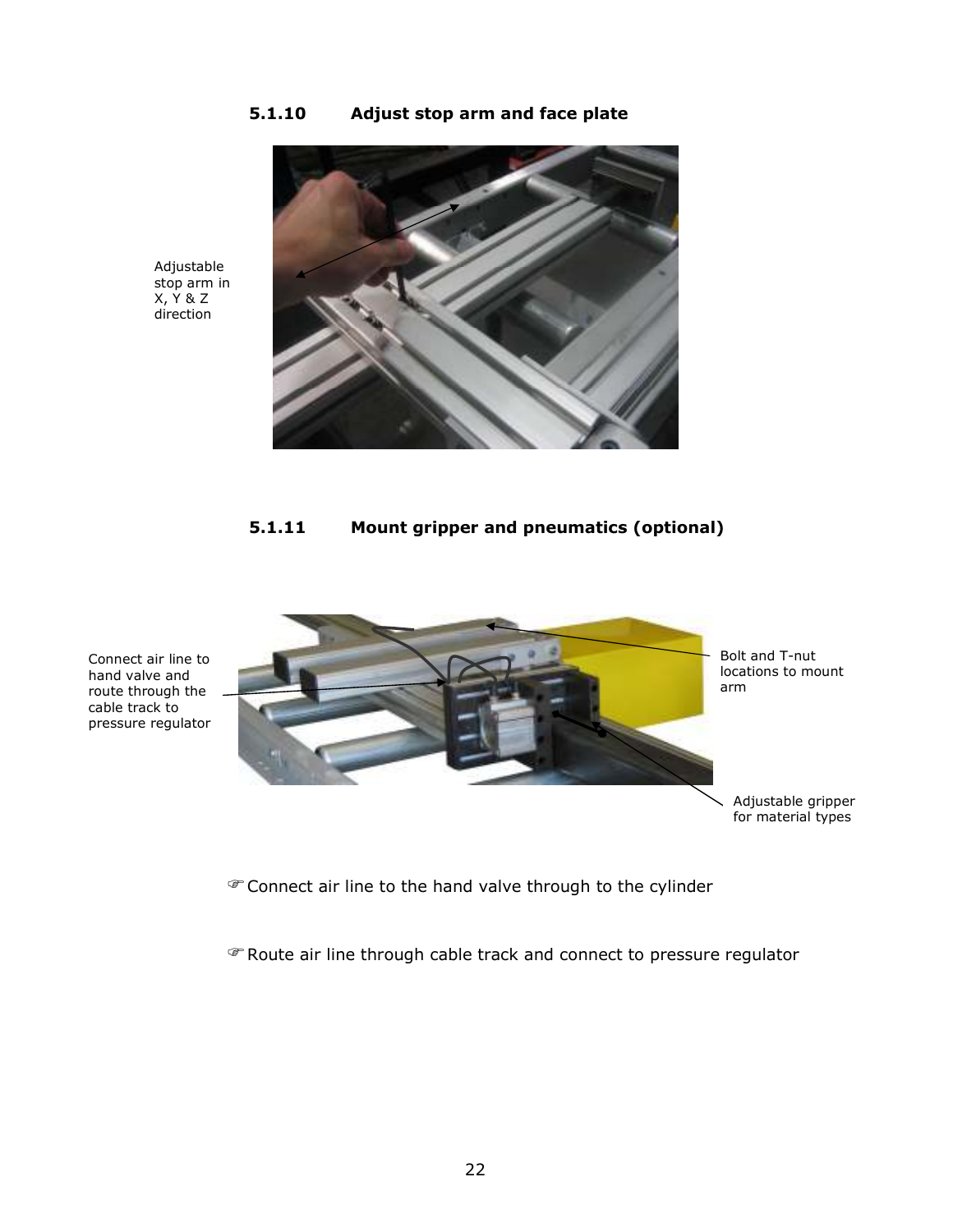#### **6. Intended Gauge Use**

#### **6.1 Check before turning power on**



## Danger caused by devices on top of the roller table.

Personal injury possiblity such as bruise etc.

- It is not allowed to put any parts or devices on the roller table.
- Only the part to be worked with can be on top of the roller table located only between machine and gauge arm, never on the other side.



#### **Danger!**

**Danger!** 

Danger caused by second or additional personal while running the gauge. Immediate impending life threating or personal injury possiblity if caution is not taken. While running the machine ensure that no other person is within the danger areas of the gauge



#### **Caution!**

Danger caused by wrong adjusted pneumatic device.

Personal injury possiblity if air pressure is to high. Pneumatic cylinders might move faster and have more force

- Adjust air pressure to 116psi (8bar) before installation
- Check air pressure frequently before running the machine



#### **Caution!**

Danger caused by not using or inproper use of the roller safety inserts Personal injury possiblity such as bruise or cuts.

- Do not allow unauthorized personnel to operate the machine or stand nearby.
- Do not put any material or parts on top of the roller table.
- Put on gloves and other safety devices.

#### **6.2 Power "ON"**



#### **Danger!**

Danger caused by stroke of the gauge arm. Personal injury possiblity such as bruise or cuts. Reduce cylinder stroke speed by adjusting the throttle valve.



#### **Danger!**

Danger caused by not wearing safety equipment like glasses and gloves. Immediate impending personal injury possiblity if caution is not taken.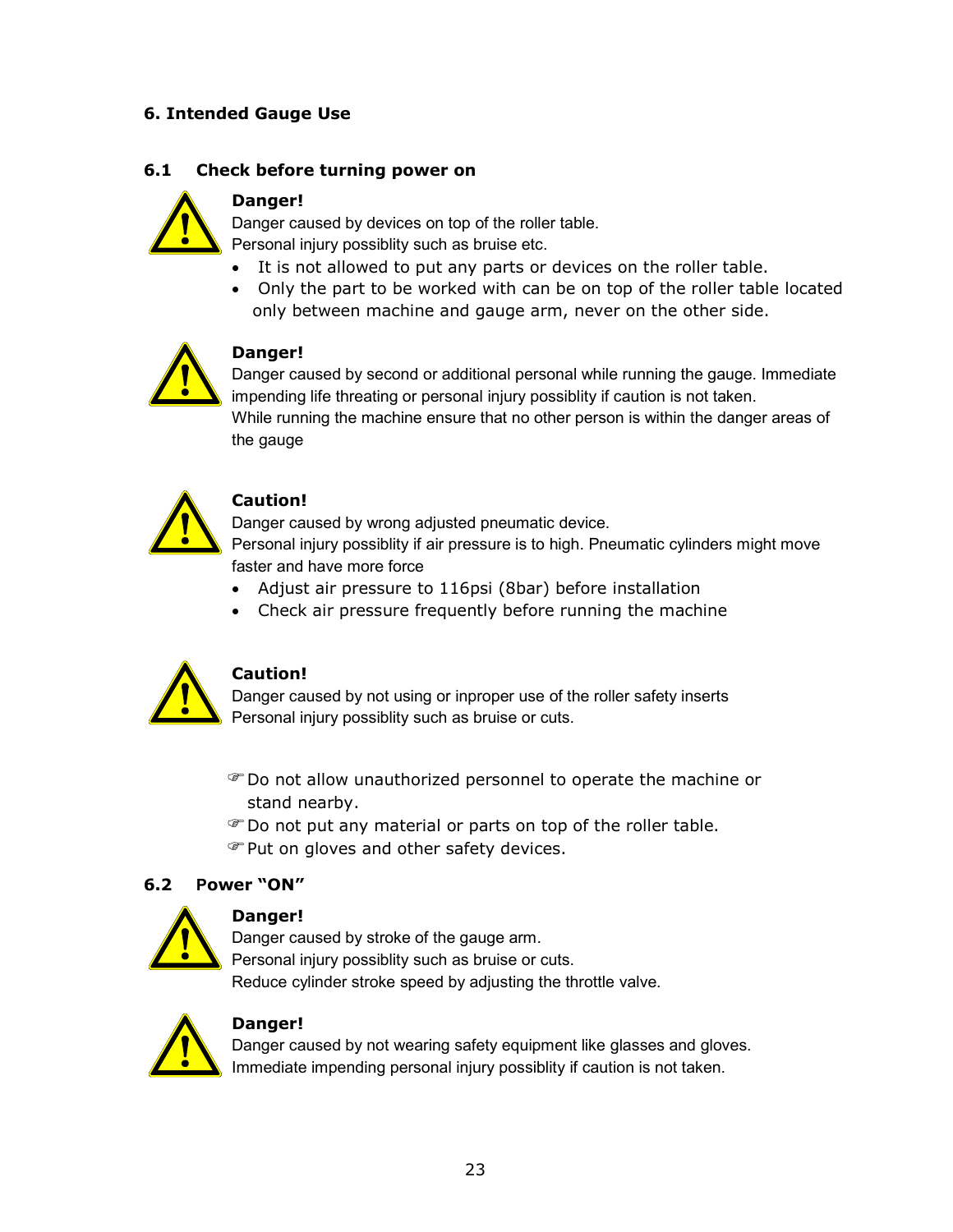#### **6.3 Power "OFF"**

- Turn power off by pushing the power button on the rear side of the controller housing
- In any emergency situation push the red safety stop button on the front side of the controller. Moving carrier will stop immediately.

Pull the safety stop button to return to operating mode.

#### **7. Troubleshooting**

| <b>Malfunction</b>                                                                               | Possible reason                                                                                                                                                                  | <b>Possible corrective action</b>                                                                                                                                                                            |  |
|--------------------------------------------------------------------------------------------------|----------------------------------------------------------------------------------------------------------------------------------------------------------------------------------|--------------------------------------------------------------------------------------------------------------------------------------------------------------------------------------------------------------|--|
| 1. No display                                                                                    | Power off<br>Defect power cable<br>Damaged fuse                                                                                                                                  | Check power and power<br>٠<br>cable.<br>Check fuse of main power<br>٠<br>supply at the machine or<br>inside the cabinet<br>Check fuse of the position<br>controller on the rear side<br>(next to power plug) |  |
| 2. Position controller is<br>not accepting "Start"<br>anymore                                    | Position controller is in<br>$\bullet$<br>"Quantity decrementing"<br>mode or "program entering"<br>mode                                                                          | Push [Stop] button<br>٠<br>Exit "program mode" by<br>٠<br>pushing : $[P]$<br>Erase entered quantity by<br>pushing: $[QTY]$ and $[0]$                                                                         |  |
| 3. Length shown in the<br>display of the controller<br>and real measured<br>length are different | Operator has redatumed<br>$\bullet$<br>the controller unintentionally<br>Reader head mounted to<br>carriage and magnetic tape<br>mounted to aluminum<br>extrusion are misaligned | Datum the controller by<br>٠<br>pushing:<br>$[R]$ , datum value and $[R]$<br>Align reader head as shown<br>below, Sensor to scale gap must<br>be within 0.1 to 2.0mm.                                        |  |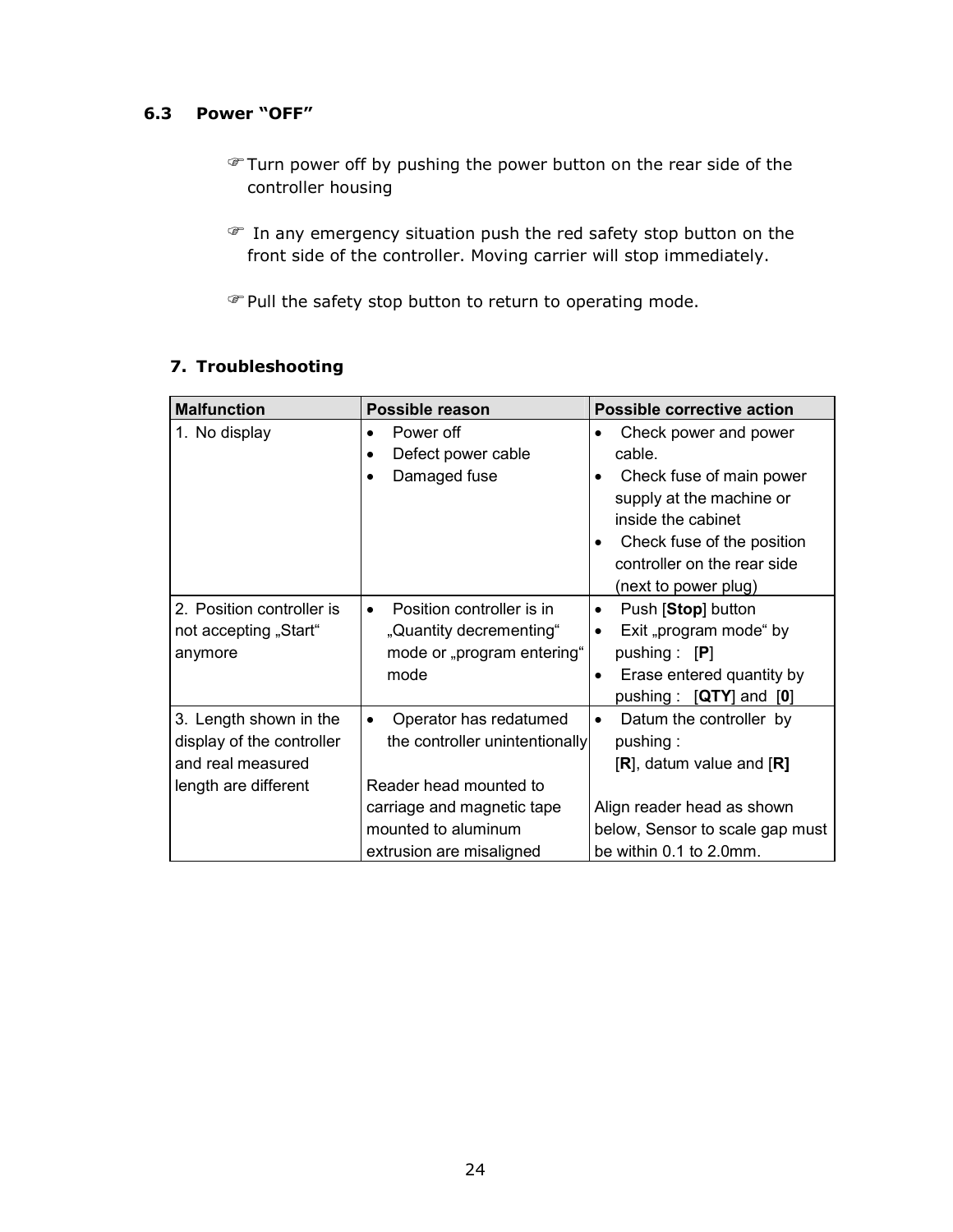#### **8. Maintenance**

#### **Safety Instructions**



#### **Danger!**

Danger caused by devices on top of the roller table. Personal injury possiblity such as bruise etc.

- It is not allowed to put any parts or devices on the roller table.
- Only the part to be worked with can be on top of the roller table located only between machine and gauge arm, never on the other side.

#### **Maintenance Requirements**

Maintenance actions as described in this document should only be done by authorized and trained personal that have become familiar with the Kentucky Gauge equipment. Any questions or inquiries should be directed to our factory technical department at 270-683-3500 ext.114.

#### **Lubricants and Detergents**

- Do not use acids or alkaline solutions
- **Pro not use high pressure water jet cleaners**
- $\mathcal{F}$  Use a light machine oil (i.e. "3 in 1" oil) where lubricating is needed

#### **Maintenance items and frequency schedule**

Prior to any maintenance of the Kentucky Gauge or accessories, please ensure the machine is powered off by turning the power button to the "off" position on the rear side of the controller housing

#### **Cleaning the roller table**

**P** Remove chips and grease and any items that would be deemed in the pathway of, or causing an unwanted obstruction of, the gauge arm / carriage. This should be done several times per day when the machine is in use.

#### **Cleaning the magnetic tape (under side of the guide rail)**

Remove chips and grease on the magnetic tape and between reader head and tape. This should be checked on a monthly basis to ensure there is no development of debris or obstruction. If heavy chip or debris accumulation occurs, increase frequency to accommodate suitable maintenance measures. The sensor to scale gap should be within the range of 0.1mm to 2.0mm